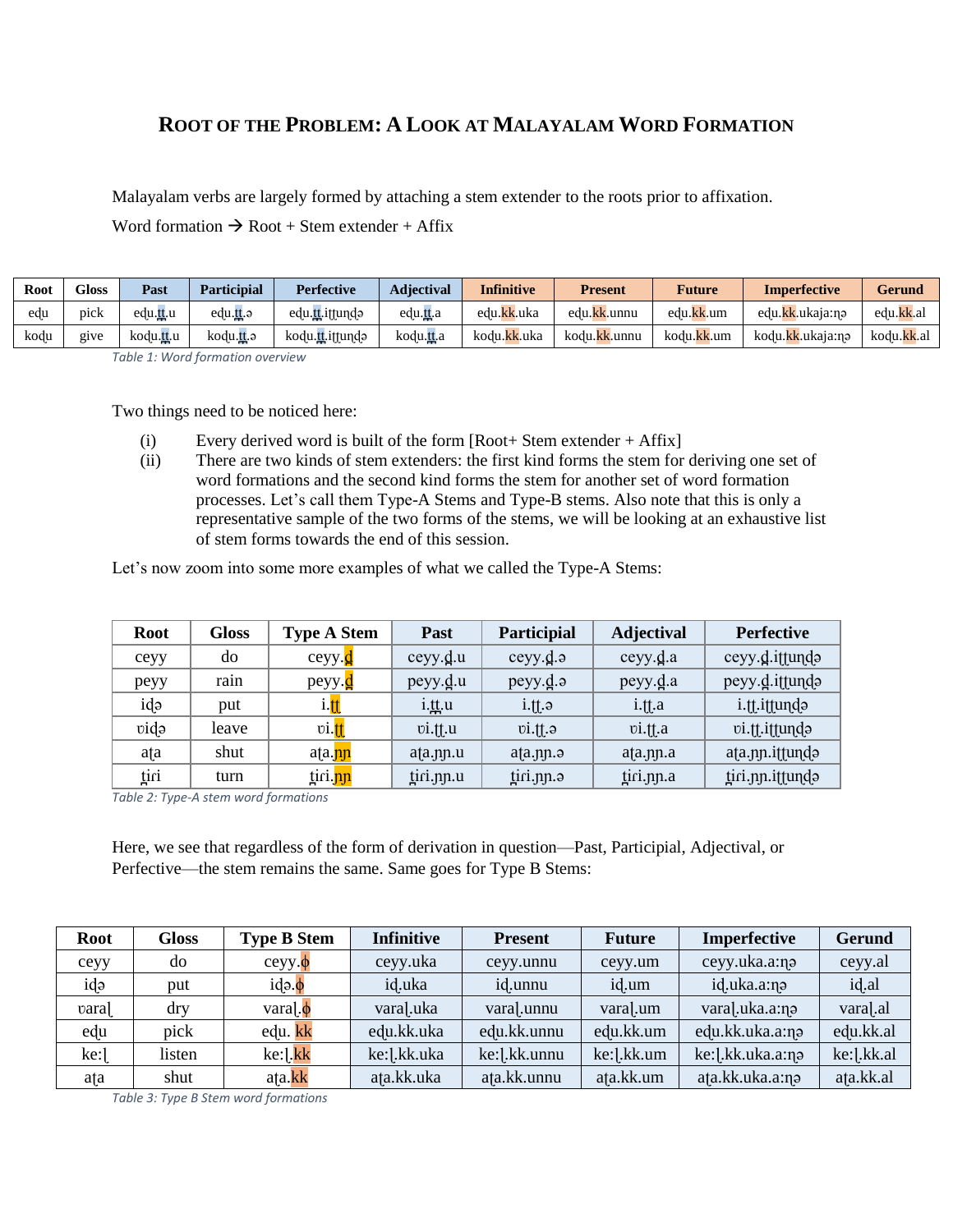Here too, we see that the form of the Type B stem is the same across the various word formation processes: Present, Future, Imperfective, Infinitive and Gerund.

## **EXERCISE**:

1) [vara] "draw"

Type A stem extender [-cc] giving the stem A [ʋaɾacc-];

- Type B stem extender [-kk] giving the stem B [ʋaɾakk-]
- (i) Can you guess the adjectival form of this word?
- (ii) Can you guess the future form of this word?
- 2) If [irikkuka] "sit" is the infinitival form, and [iri] is the root,
	- (i) What type of stem is present in [iɾikkuka]? Stem A or Stem B?
	- (ii) What is the form of this stem?

| <b>Type-A</b><br><b>Stem</b><br><b>Extender</b> | <b>Root</b> | <b>Gloss</b> | <b>Type-A Stem</b> | Past         | Participial       | <b>Adjectival</b> | <b>Perfective</b> |
|-------------------------------------------------|-------------|--------------|--------------------|--------------|-------------------|-------------------|-------------------|
| $-1$                                            | nalk        | obtain       | nalki              | $nalki.\phi$ | nalki.            | nalki.a           | nalki.ittunda     |
| $-d$                                            | ceyy        | do           | ceyyd              | ceyyd.u      | ceyyd.o           | ceyyd.a           | ceyyd.ittundo     |
| -姓                                              | edukk       | pick         | edutt              | edutt.u      | edutt.            | edutt.a           | edutt.ittundə     |
| -tt                                             | vid         | release      | vitt               | vitt.u       | e.jjiv            | vitt.a            | vitt.ittundə      |
| $-tt$                                           | vil         | sell         | vitt               | vitt.u       | vitt.             | vitt.a            | vitt.iffunda      |
| $-CC$                                           | vekk        | keep         | vecc               | vecc.u       | vecc.a            | vecc.a            | vecc.ittunda      |
| -nn                                             | o[i(y)]     | conceal      | olinn              | olinn.u      | $o$ linn. $\circ$ | olinn.a           | olinn.ittundo     |
| -nn                                             | para        | fly          | parann             | parann.u     | parann.           | para <u>nn</u> .a | parann.ittundo    |
| -nd                                             | koll        | strike       | kond               | kond.u       | kond.             | kond.a            | kond.ittundə      |
| <u>-nd</u>                                      | ve:v        | cook         | vend               | $vend u$     | vend.a            | vend.a            | vend.ittundo      |

Now, let us delve deeper into the Type-A stems:

*Table 4: Type A stems- A Closer Look*

What you see in the first column is the exhaustive list of **all Type-A stem extenders.** What this means is a given root picks ONE of these 10 options of stem extenders to derive its PST-PCPL-ADJ-PERF forms.

Here, two points of observation are in order. First, notice that these forms are in mutually exclusive distribution, in that where one form occurs, the other doesn't. Second, regardless of the form of the stem extender, they all perform the same function: that is, of deriving their respective PST-PCPL-ADJ-PERF forms. Essentially, these are all the same Type-A stem extenders, performing the same function, but varying in forms. Therefore, they are all basically allomorphs of Type-A Stem.

| <b>Type-B</b><br><b>Stem</b><br>extender | <b>Root</b> | <b>Gloss</b> | <b>Type-B</b><br><b>Stem</b> | <b>Present</b> | <b>Future</b> | <b>Imperfective</b> | <b>Infinitive</b> | <b>Gerund</b> |
|------------------------------------------|-------------|--------------|------------------------------|----------------|---------------|---------------------|-------------------|---------------|
| Ф                                        | сеуу        | do           | $cevy. \phi$                 | ceyy.unnu      | ceyy.um       | ceyy.uka.a:nə       | ceyy.uka          | ceyy.al       |
| $-kk$                                    | edu         | pick         | edu. kk                      | edu.kk.unnu    | edu.kk.um     | edu.kk.uka.a:n      | edu.kk.uka        | edu.kk.al     |

Same goes for Type-B stems:

*Table 5: Type B stems- A Closer look*